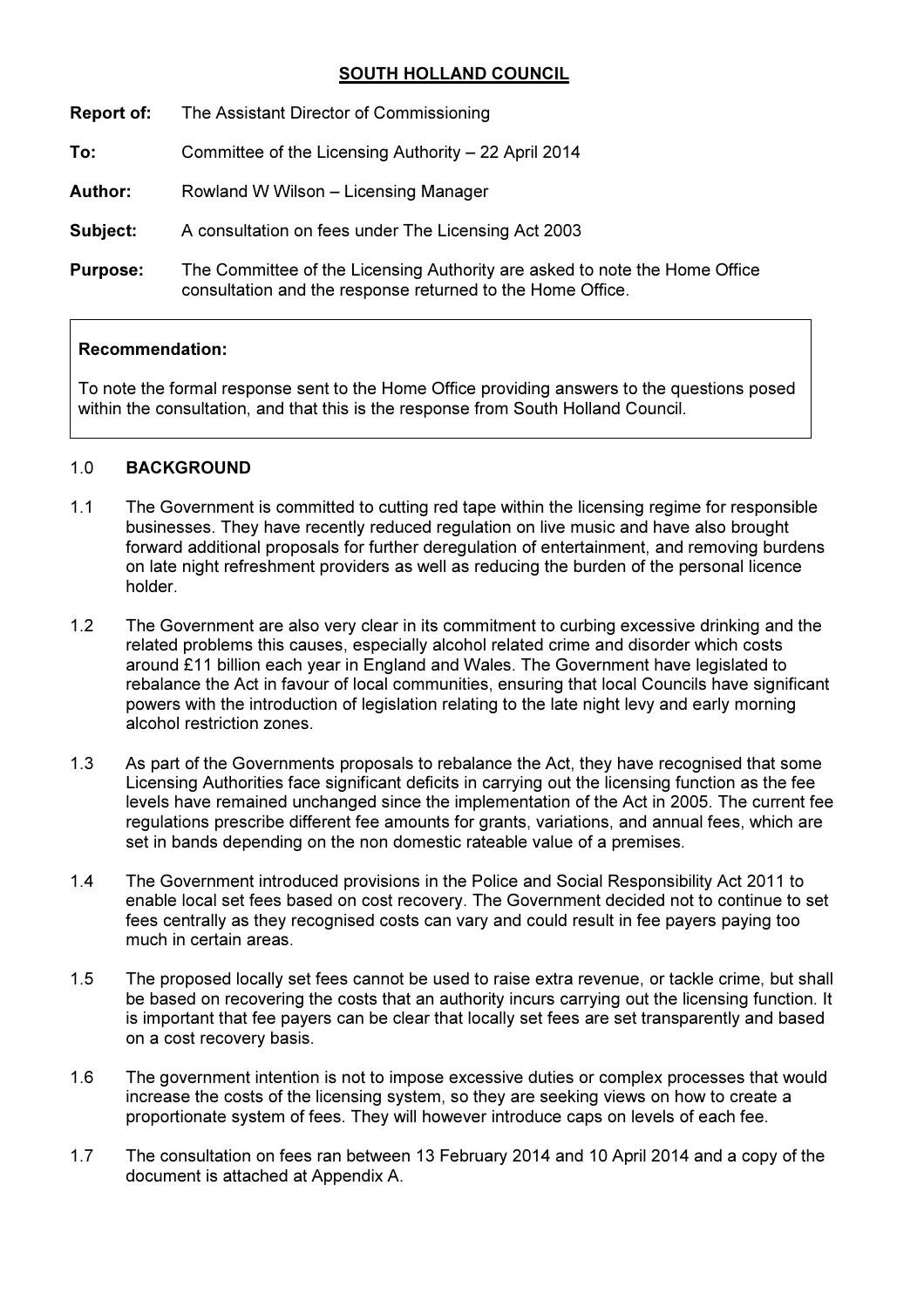- 1.8 The consultation proposes variable fee amounts that licensing authorities may be able to apply for the main fees if they choose to move away from the use of the non domestic rateable value.
- 1.9 The full cost to the Council of issuing any particular licence is still to be determined, but will be carried out fully prior to any proposal of any new fee structure, following further guidance from the Home Office. This will then allow the Council to recover the full cost of dealing with the Licensing Act 2003.

## 2.0 OPTIONS

2.1 The Licensing Committee are asked to note the response sent

## 3.0 REASONS FOR RECOMMENDATION

3.1 To inform members of the response to the consultation.

### 4.0 EXPECTED BENEFITS

4.1 N/A

### 5.0 IMPLICATIONS

- 5.1 Carbon Footprint / Environmental Issues
- 5.1.1 It is the opinion of the Report Author that there are no implications

#### 5.2 Constitution & Legal

5.2.1 It is the opinion of the Report Author that there are no implications.

#### 5.3 Contracts

5.3.1 It is the opinion of the Report Author that there are no implications.

### 5.4 Corporate Priorities

5.4.1 It is the opinion of the Report Author that there are no implications.

### 5.5 Crime and Disorder

5.5.1 It is the opinion of the Report Author that there are no implications.

### 5.6 Equality and Diversity / Human Rights

5.6.1 It is the opinion of the Report Author that there are no implications.

#### 5.7 Financial

5.7.1 It is the opinion of the Report Author that there are no implications.

## 5.8 Risk Management

5.8.1 It is the opinion of the Report Author that there are no implications.